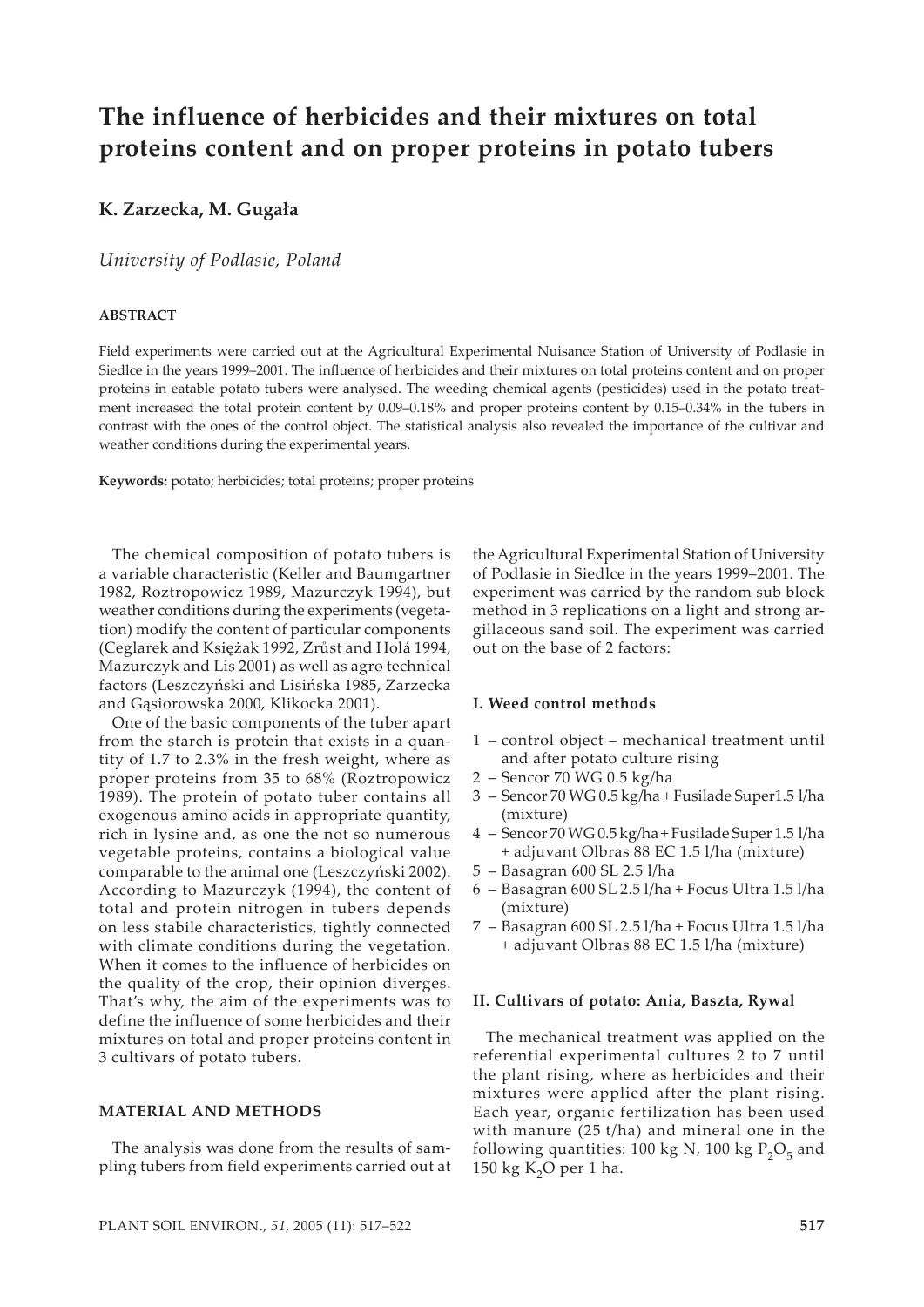|                                          |       | April- |       |       |        |           |                  |
|------------------------------------------|-------|--------|-------|-------|--------|-----------|------------------|
| Years                                    | April | May    | June  | July  | August | September | September        |
| Rainfalls (mm)                           |       |        |       |       |        |           | sum              |
| 1999                                     | 87.3  | 26.4   | 121.7 | 21.9  | 77.4   | 27.8      | 362.5            |
| 2000                                     | 47.5  | 24.6   | 17.0  | 155.9 | 43.6   | 61.1      | 349.7            |
| 2001                                     | 69.8  | 28.0   | 36.0  | 55.4  | 24.0   | 108.0     | 321.2            |
| Multiyear average (1981–1995)            | 52.3  | 50.0   | 68.2  | 45.7  | 66.8   | 60.7      | 343.7            |
| Air temperature $(^{\circ}C)$            |       |        |       |       |        |           | average          |
| 1999                                     | 9.9   | 12.9   | 20.5  | 21.8  | 18.7   | 16.1      | 16.7             |
| 2000                                     | 12.9  | 16.5   | 29.6  | 19.0  | 19.1   | 11.8      | 16.5             |
| 2001                                     | 8.7   | 15.5   | 17.1  | 23.8  | 20.6   | 12.1      | 16.3             |
| Multiyear average (1981–1995)            | 7.7   | 10.0   | 16.1  | 19.3  | 18.0   | 13.0      | 14.0             |
| Sielianinow's hydrothermic coefficients* |       |        |       |       |        |           | average          |
| 1999                                     | 2.9   | 0.7    | 2.0   | 0.3   | 1.3    | 0.6       | 1.2 moist        |
| 2000                                     | 1.2   | 0.5    | 0.3   | 2.6   | 0.7    | 1.7       | 1.2 moist        |
| 2001                                     | 1.0   | 0.6    | 0.7   | 0.8   | 0.4    | 3.0       | 1.0 mild drought |

Table 1. Characteristic of weather conditions of the period of potato vegetation in 1999–2001 (Zawady Meteorological Station)

\*below 0.5 drought, 0.6–1.0 mild drought, 1.1–2.0 moist, above 2.0 vet

The features of weather conditions in the years 1999–2001 are presented on the Table 1. Chemical analyses were done on dry material in 3 replications. The total and proper protein content was calculated from the total and protein nitrogen content using the coefficient 6.25. The total and protein nitrogen were fixed with Kjeldahl method on the 2300 Kjeltec Analyser Unit. The results of the analyses were done statistically with the help of the variance analysis and, the significance of the difference was tested with Tukey at the significance level *P* = 0.05.

## **RESULTS AND DISCUSSION**

The total protein content in tubers varied from 9.54 to 10.19% and was tightly dependent on weed control applied, on cultivars and weather conditions during the experiment years (Tables 2 and 3). Herbicides and their mixtures caused the growth of total protein content comparing with the tubers of the control object. They significantly increase the concentration of the given component after the use of the following herbicides: Sencor 70 WG, Sencor 70 WG + Fusilade Super, Sencor 70 WG + Fusilade Super + adjuvant Olbras 88 EC, Basagran 600 SL + Focus Ultra. The growth of

the protein content in tubers from fields sprayed with herbicides was also noticed by Mężykowska and Mazurczyk (1979), Ceglarek and Księżak (1992), Woda-Leśniewska (1994), Zarzecka and Gąsiorowska (2000), Leszczyński (2002). On the other hand, Klikocka (2001) claimed that the chemical and mechanical-chemical treatments decreased the nitrogen level in potato tubers.

Among the cultivars grown, Rywal showed the highest content of total protein, Ania less where as Baszta the least. Once more, each cultivar reacted by increasing the protein content after chemical interventions. The significance of the influence of cultivars on the given characteristic was proved by numerous researches (Roztropowicz 1989, Mazurczyk 1994, Mitrus et al. 2003).

Weather conditions during the experimental years significantly differentiated the total protein content. The tubers of the mild drought year 2001 gathered the highest content of the given component but a lot less during the humid seasons of vegetation (1999 and 2000). The influence of weather conditions on protein content was proven in many scientific works (Mężykowska and Mazurczyk 1979, Zrůst and Holá 1994, Zarzecka and Gąsiorowska 2000, Mazurczyk and Lis 2001). Klikocka (2001) claimed that during the dry year, nitrogen was more (a relative result) than in the cold year for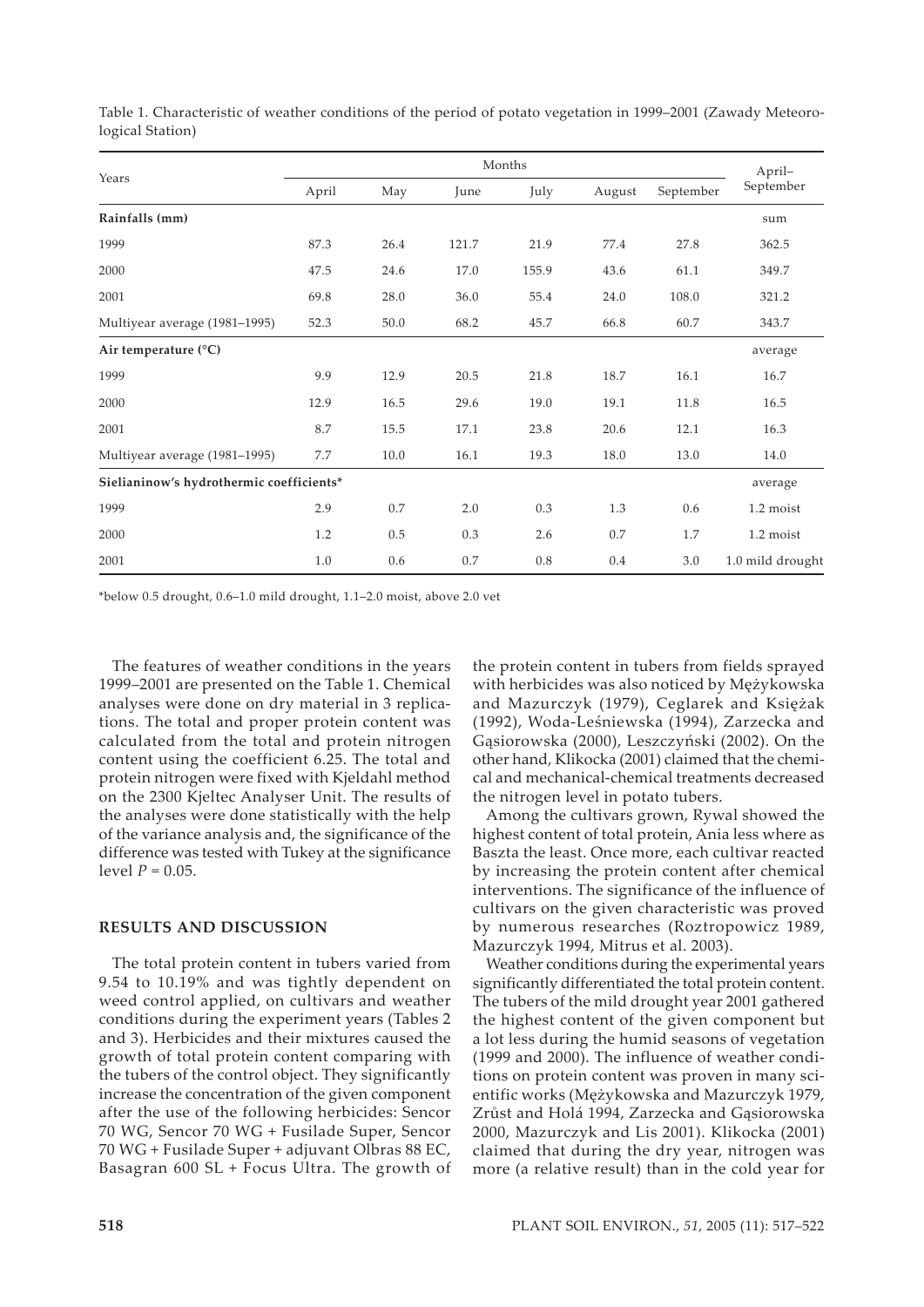|                                                                       | Years |      |       |      |        |       |         |
|-----------------------------------------------------------------------|-------|------|-------|------|--------|-------|---------|
| Weed control methods                                                  | 1999  | 2000 | 2001  | Ania | Baszta | Rywal | Average |
| 1. Control object -<br>mechanical weeding                             | 9.61  | 9.74 | 9.75  | 9.62 | 9.55   | 9.93  | 9.70    |
| 2. Sencor 70 WG                                                       | 9.66  | 9.82 | 9.88  | 9.70 | 9.65   | 10.01 | 9.79    |
| 3. Sencor 70 WG +<br>Fusilade Super (mixture)                         | 9.73  | 9.86 | 10.08 | 9.82 | 9.77   | 10.08 | 9.89    |
| 4. Sencor 70 WG + Fusilade Super +<br>adjuvant Olbras 88 EC (mixture) | 9.63  | 9.81 | 9.91  | 9.69 | 9.64   | 10.02 | 9.78    |
| 5. Basagran 600 SL                                                    | 9.66  | 9.78 | 9.88  | 9.71 | 9.63   | 9.98  | 9.77    |
| 6. Basagran $600$ SL +<br>Focus Ultra (mixture)                       | 9.69  | 9.83 | 10.01 | 9.78 | 9.69   | 10.06 | 9.84    |
| 7. Basagran 600 SL + Focus Ultra +<br>adjuvant Olbras 88 EC (mixture) | 9.63  | 9.79 | 9.87  | 9.69 | 9.62   | 9.97  | 9.76    |
| Average                                                               | 9.66  | 9.81 | 9.91  | 9.72 | 9.65   | 10.00 | 9.79    |
| Average for objects 2-7                                               | 9.67  | 9.82 | 9.94  | 9.73 | 9.67   | 10.02 | 9.81    |

Table 2. Content of total proteins in dry matter of potato tubers in %

 $LSD<sub>0.05</sub>$  between weed control methods = 0.08, cultivars = 0.14, years = 0.10

Interaction: weed control methods  $\times$  cultivars = 0.14, weed control methods  $\times$  years = 0.11

about 5%. On the other hand, Kłosińska-Rycerska (1973) showed that, after the use of herbicides, in dependence on the humidity of the year, the protein content grows up to 24% (relative result). The experiments carried out revealed that there is an interaction between weed control methods and the years, as well as between of weed control methods and the cultivars. It means that herbicides differently influence cultivars and experimental years differently in weather conditions.

The chemical analysis of tubers revealed that the proper protein content in potato tubers tightly depended on the weed control methods, cultivars and weather conditions during the experimental years (Tables 4 and 5). Herbicides and their mixtures are responsible for the growth of proper protein content, comparing with the one of tubers gathered from the control object. Kołpak et al. (1987), as well as Sawicka and Kuś (2002) observed similar changes.

|  |  |  |  | Table 3. Content of total protein in % of dry tuber matter depending on cultivar |  |
|--|--|--|--|----------------------------------------------------------------------------------|--|
|  |  |  |  |                                                                                  |  |

| Years   |      | Average |       |      |
|---------|------|---------|-------|------|
|         | Ania | Baszta  | Rywal |      |
| 1999    | 9.59 | 9.54    | 9.84  | 9.66 |
| 2000    | 9.76 | 9.67    | 9.99  | 9.81 |
| 2001    | 9.80 | 9.74    | 10.19 | 9.91 |
| Average | 9.72 | 9.65    | 10.00 | 9.79 |

 $LSD<sub>0.05</sub>$  between years = 010, cultivars = 014

Interaction: years × cultivars = n.s.

n.s. = not significant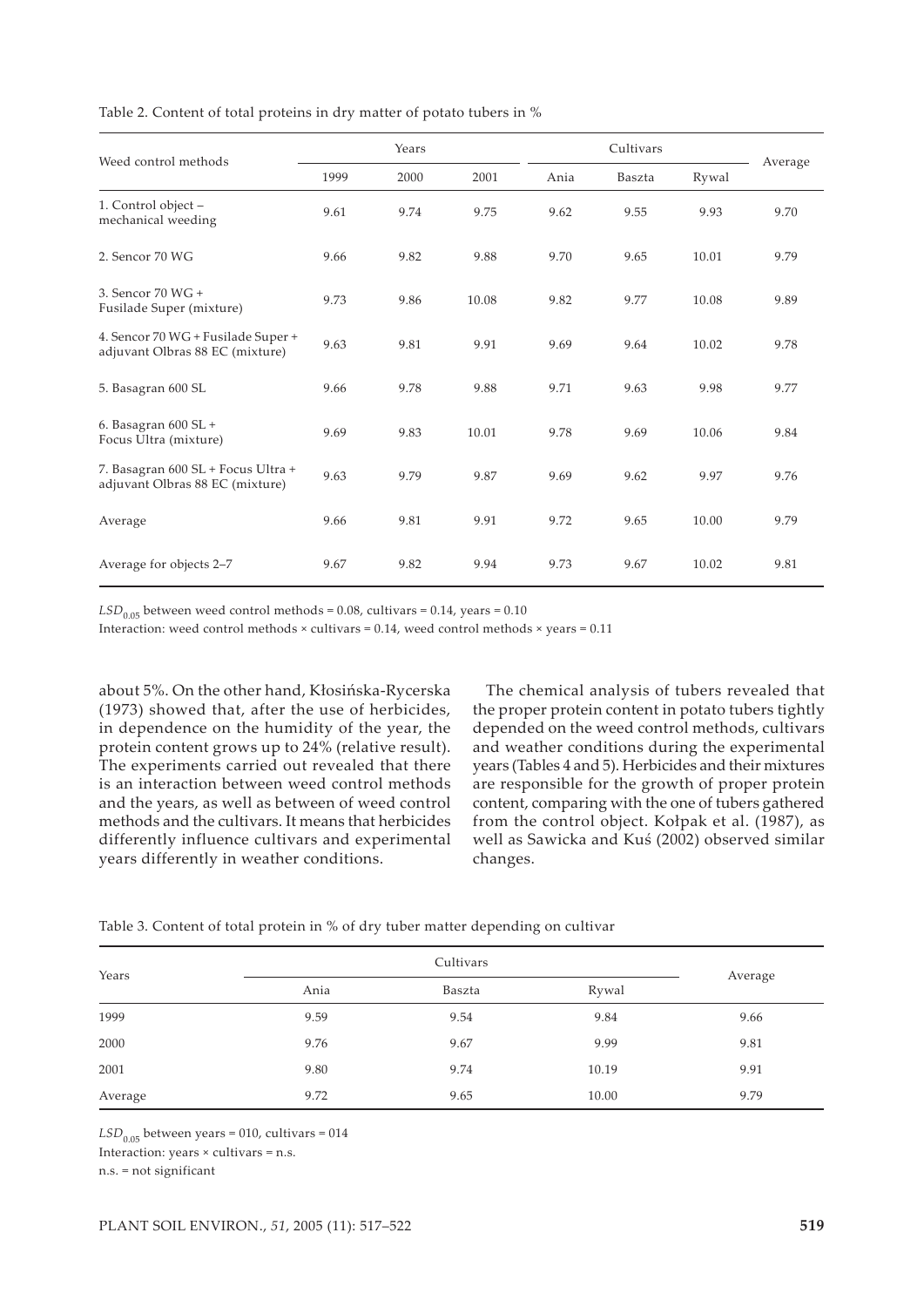|                                                                       | Years |      |      | Cultivars |        |       |         |
|-----------------------------------------------------------------------|-------|------|------|-----------|--------|-------|---------|
| Weed control methods                                                  | 1999  | 2000 | 2001 | Ania      | Baszta | Rywal | Average |
| 1. Control object -<br>mechanical weeding                             | 4.51  | 4.69 | 4.85 | 4.62      | 4.23   | 5.21  | 4.68    |
| 2. Sencor 70 WG                                                       | 4.57  | 4.78 | 5.12 | 4.77      | 4.43   | 5.26  | 4.82    |
| 3. Sencor 70 WG +<br>Fusilade Super (mixture)                         | 4.74  | 4.95 | 5.37 | 4.90      | 4.68   | 5.49  | 5.02    |
| 4. Sencor 70 WG + Fusilade Super +<br>adjuvant Olbras 88 EC (mixture) | 4.81  | 5.00 | 5.26 | 4.72      | 4.80   | 5.55  | 5.02    |
| 5. Basagran 600 SL                                                    | 4.60  | 4.83 | 5.18 | 4.76      | 4.57   | 5.28  | 4.87    |
| 6. Basagran $600$ SL +<br>Focus Ultra (mixture)                       | 4.82  | 4.91 | 5.30 | 4.83      | 4.78   | 5.42  | 5.01    |
| 7. Basagran 600 SL + Focus Ultra +<br>adjuvant Olbras 88 EC (mixture) | 4.66  | 4.78 | 5.06 | 4.73      | 4.45   | 5.32  | 4.83    |
| Average                                                               | 4.68  | 4.85 | 5.16 | 4.76      | 4.56   | 5.36  | 4.89    |
| Average for objects 2-7                                               | 4.70  | 4.88 | 5.22 | 4.79      | 4.62   | 5.39  | 4.93    |

Table 4. Content of proper proteins in dry matter of potato tubers in %

 $LSD<sub>0.05</sub>$  between weed control methods = 0.04, cultivars = 0.03, years = 0.03

Interaction: weed control methods × cultivars = 0.08, weed control methods × years = 0.07

Rywal contained the highest quantity of proper protein – 5.39% in average, Baszta less – 4.62% in average. Once more, the interaction between the weed control methods and cultivars was proven, what means that herbicides used and the different reactions on the cultivars. The highest increase in proper protein concentration in tubers was observed with Baszta. The influence of cultivars on the given content was proved by Roztropowicz (1989), Zarzecka and Gąsiorowska (2000). On the contrary, Mazurczyk (1994) did not show

the influence of cultivars on protein content in tubers. The years, in which the experiments were carried out, differentiate the given characteristic. In the mild drought year 2001, tubers gathered the highest rate of proteins. The growth in the proper protein content during the drought was also observed by Davies et al. (1989), Zrůst and Holá (1994), Mazurczyk and Lis (2001).

The growth of the proper protein in the total protein was proven under the influence of herbicides used and their mixtures, this is what is also

| Years   |      |        |       |         |
|---------|------|--------|-------|---------|
|         | Ania | Baszta | Rywal | Average |
| 1999    | 4.56 | 4.21   | 5.26  | 4.68    |
| 2000    | 4.57 | 4.59   | 5.38  | 4.85    |
| 2001    | 5.15 | 4.89   | 5.45  | 5.16    |
| Average | 4.76 | 4.56   | 5.36  | 4.89    |

Table 5. Content of proper proteins in % of dry tuber matter depending on cultivar

 $LSD<sub>0.05</sub>$  between years = 0.03, cultivars = 0.03

Interaction: years × cultivars = 0.04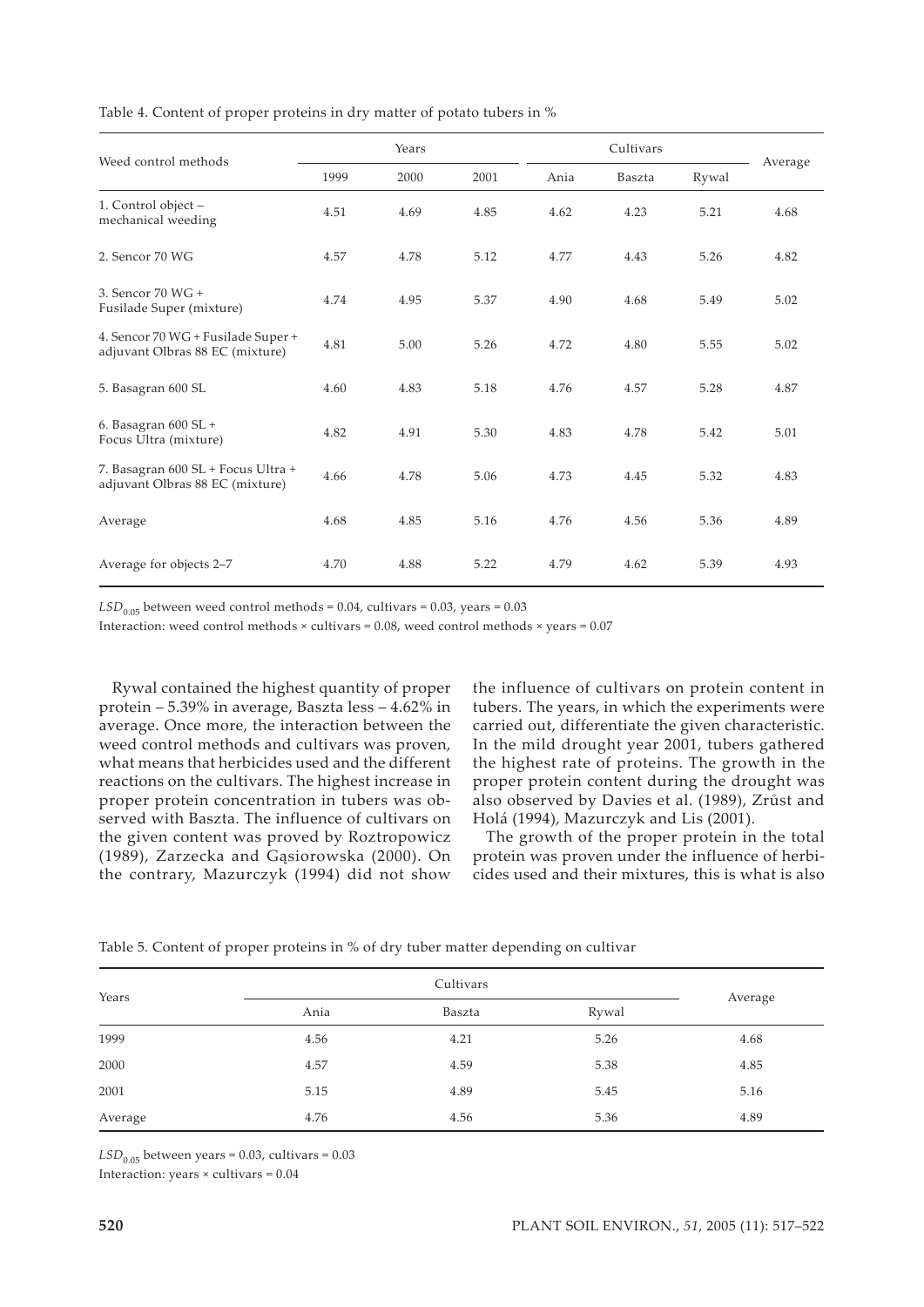

Figure 1. Percentage of the proper proteins in the total proteins depending on weed control methods, cultivars and years

claimed by Kołpak et al. (1987), Sawicka and Kuś (2002) (Figure 1). On the other hand, Leszczyński and Lisińska (1985) observed a decrease of proper protein in the total protein in potato tubers.

In the mild drought year 2001, there was an increase of proper protein in the total protein in comparison with the humid years. Kołpak et al. (1987) also confirm that.

In the experiments of Wyszkowski and Ciećko (2001), other preparations – protective fungicides caused the decrease in the proper and total protein content in potato tubers.

Numerous authors such as (Kłosińska-Rycerska 1973, Leszczyński 2002) demonstrate that the changes in chemical components of potato tubers caused by the use of herbicides and their mixtures are not generally significant, where as the site, the method of culture or the cultivars have a greater influence than herbicides.

## **REFERENCES**

- Ceglarek F., Księżak J. (1992): Effect of quack grass control systems on chemical composition of potato tubers. Fragmenta Agronomica, *9*: 58–65. (In Polish)
- Davies H.V., Jefferies R.A., Scobie L. (1989): Hexose accumulation in cold-stored tubers of potato (*Solanum tuberosum* L.): The effects of water stress. Journal of Plant Physiology, *134*: 471–475.
- Keller E.R., Baumgartner M. (1982): Beeinflussung von Qualitätseigen-schaften durch Genotyp und Umwelt. Kartoffelbau, *33*: 12–15.
- Klikocka H. (2001): The influence of soil tillage systems and crop cultivation on content of macroelements in

potato tubers. Biuletyn IHAR, *217*: 197–203. (In Polish)

- Kłosińska-Rycerska B. (1973): The influence of Patoran, Linurotox and Chwastox on some components and traits of potato tubers. Biuletyn Instytutu Ziemniaka, *12*: 111–118. (In Polish)
- Kołpak R., Byszewska-Wzorek A., Płodowska J. (1987): The influence of herbicides on height and quality of the yield potatoes tubers. Roczniki Nauk Rolniczych, S.A., *106*: 171–183. (In Polish)
- Leszczyński W. (2002): The influence of fertilizer and pesticide use on potato quality. Zeszyty Problemowe Postepów Nauk Rolniczych, *489*: 47–64. (In Polish)
- Leszczyński W., Lisińska G. (1985): Effect of herbicides on chemical composition of potato quality of the subsequent chips and starch. Starch, *37*: 329–334.
- Mazurczyk W. (1994): Chemical composition of mature tubers of 30 potato cultivars. Biuletyn Instytutu Ziemniaka, *44*: 55–63. (In Polish)
- Mazurczyk W., Lis B. (2001): Variation of chemical composition of tubers of potato table cultivars grown under deficit and excess of water. Polish Journal of Food Nutrition Science, 10/51: 27–30.
- Mężykowska B., Mazurczyk W. (1979): Influence of different doses of triazine and urea derivatives on some chemical components and quality characters of potato tubers. Biuletyn Instytutu Ziemniaka, *23*: 133–142. (In Polish)
- Mitrus J., Stankiewicz Cz., Steć E., Kamecki M., Starczewski J. (2003): The influence of selected cultivation on the content of total protein and amino acids in the potato tubers. Plant, Soil and Environment, *49*: 131–134.
- Roztropowicz S. (1989): Variation in chemical composition of potato tubers resulting from envinronmental,